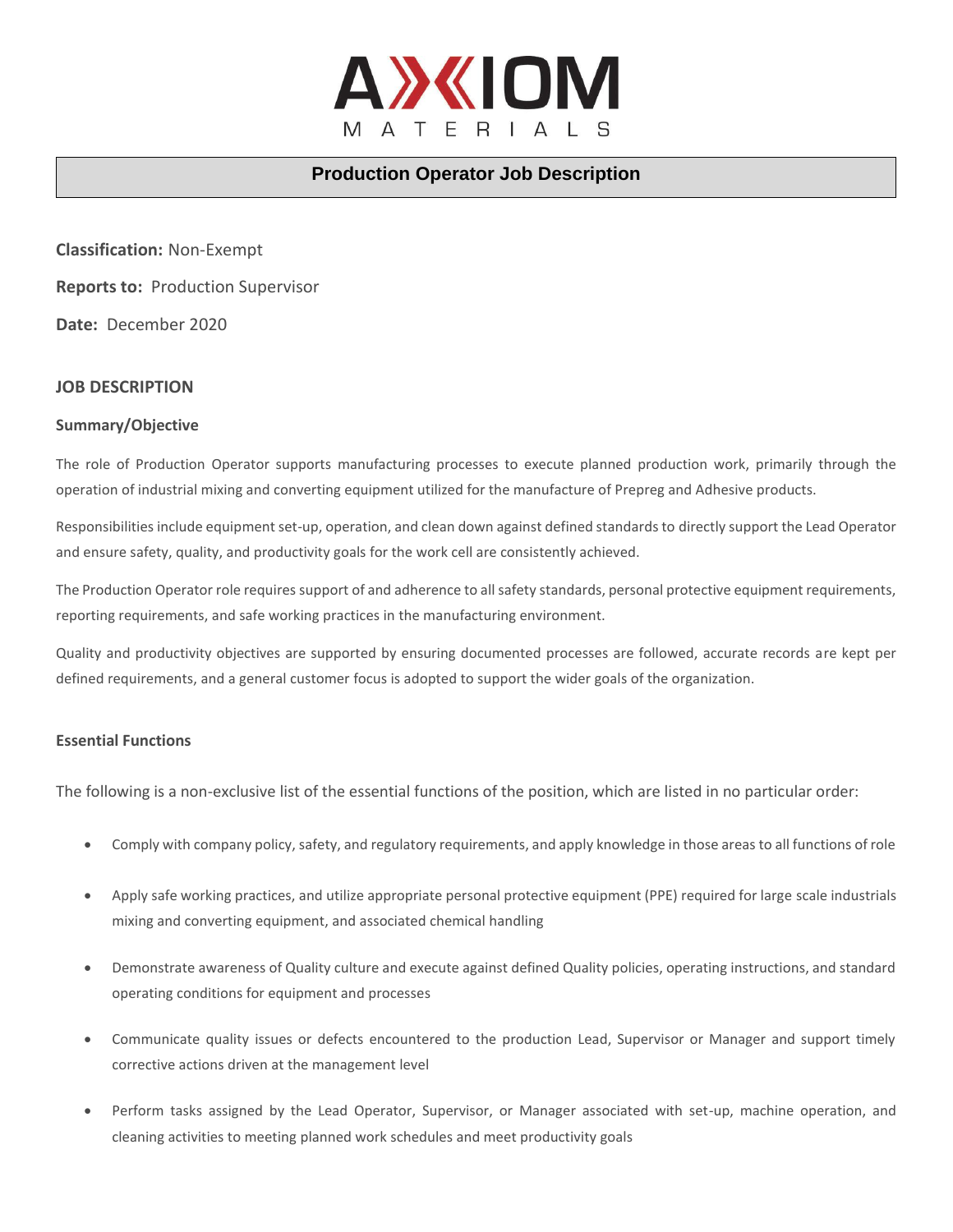

- Support the wider organizational goals with adoption of process and policy changes, and general support for continuous improvement initiatives.
- Manual job requirements include standing, sitting, climbing, balancing, stooping, kneeling, crouching or crawling, as well as frequently and repeatedly lifting and/or moving up to 55 pounds (25Kg).
- Specific vision abilities required by this job include close vision, distance vision, color vision, peripheral vision, depth perception and ability to adjust focus.

## **Job Tiers**

The organization defines and assigns the applicable level of the Production Operator role for any given individual based on demonstrated experience, knowledge, and internal training criteria.

Levels are applied at the discretion of management, reviewed on an annual basis, and include criteria in the table below along with any other criteria deemed relevant to an individual's performance.

## **Table 1 – Operator Level Criteria**

| <b>OPERATOR A</b> | - Initial entry level training in process<br>- Work under supervision only<br>- Single work cell experience only              |
|-------------------|-------------------------------------------------------------------------------------------------------------------------------|
| <b>OPERATOR B</b> | - Fully competent in assigned operations<br>- Cross trained to support other work cells<br>- Works without direct supervision |
| <b>OPERATOR C</b> | - Operator B requirements met<br>- Trained in Lead Operator functions<br>- Assigned as back-up for Lead Operator              |

#### **Competencies**

- Communication Proficiency
- Time Management
- Technical Capacity
- Decision Making
- Problem Solving & Analysis
- Basic Math
- Attention to Detail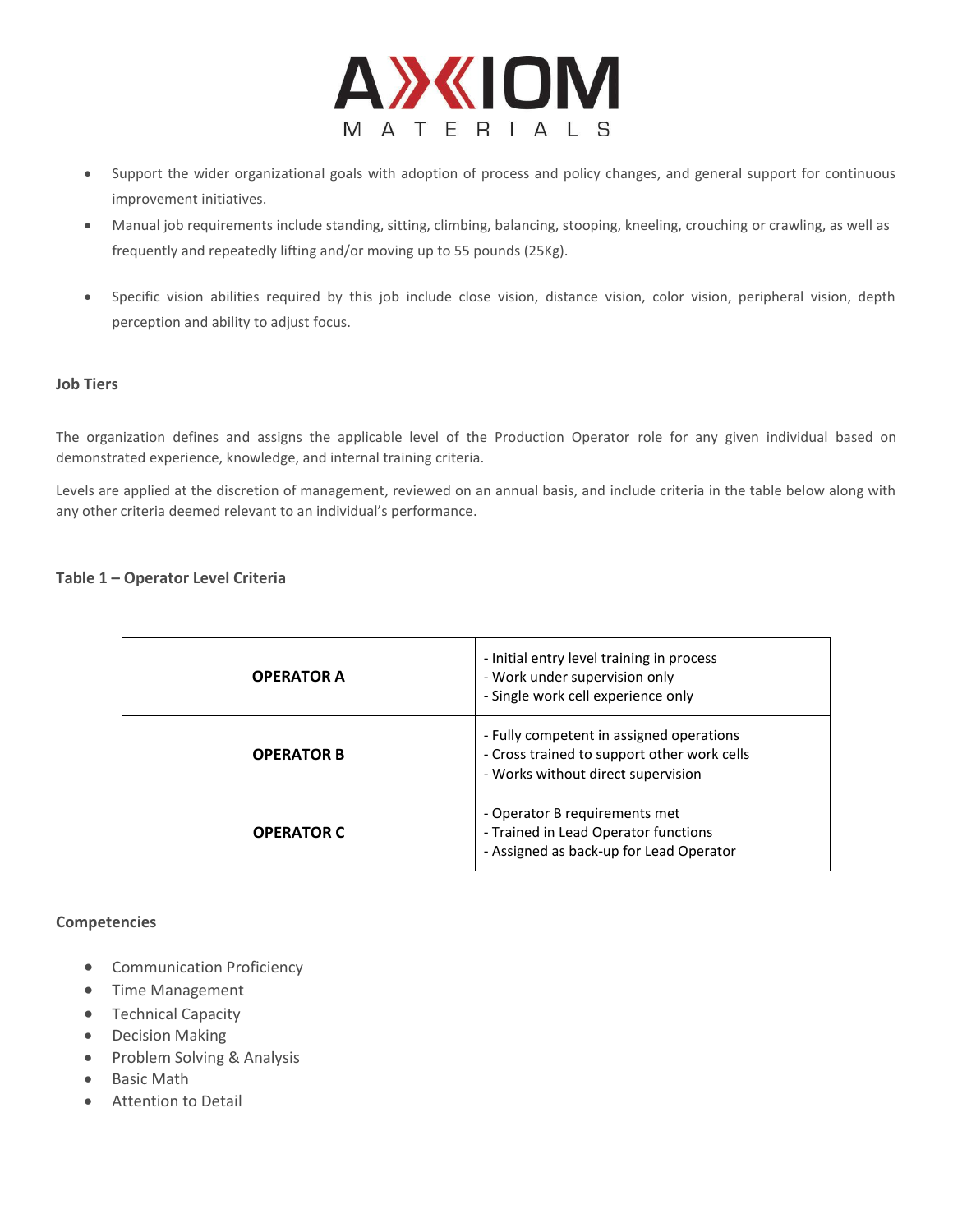

### **Supervisory Responsibility**

N/A

## **Work Environment**

While performing the duties of this job, the employee is frequently exposed to fumes or airborne particles, moving mechanical parts and vibration. The noise level in the work environment and job sites can be loud.

## **Physical Demands**

The physical demands described here are representative of those that must be met by an employee to successfully perform the essential functions of this job.

While performing the duties of this job, the employee is regularly required to talk or hear. The employee frequently is required to stand; walk; use hands to finger, handle or feel; and reach with hands and arms. The employee is occasionally required to sit; climb or balance; and stoop, kneel, crouch or crawl. The employee must frequently and repeatedly lift and/or move up to 55 pounds (25Kg). Specific vision abilities required by this job include close vision, distance vision, color vision, peripheral vision, depth perception and ability to adjust focus.

## **Position Type/Expected Hours of Work**

This is a full-time position. Hours of work are Monday through Friday, with start and end time based on the specific role and shift offered. Routine weekend work may be required as job duties demand.

#### **Travel**

No travel is expected for this position.

## **Required Education and Experience**

• High School Diploma - General Education Degree or Equivalent

OR

• Relevant and demonstrated equivalent experience in a manufacturing environment

#### **Preferred Education and Experience**

• 1+ Year Production experience in a manufacturing environment

#### **Additional Eligibility Qualifications**

• None required for this position